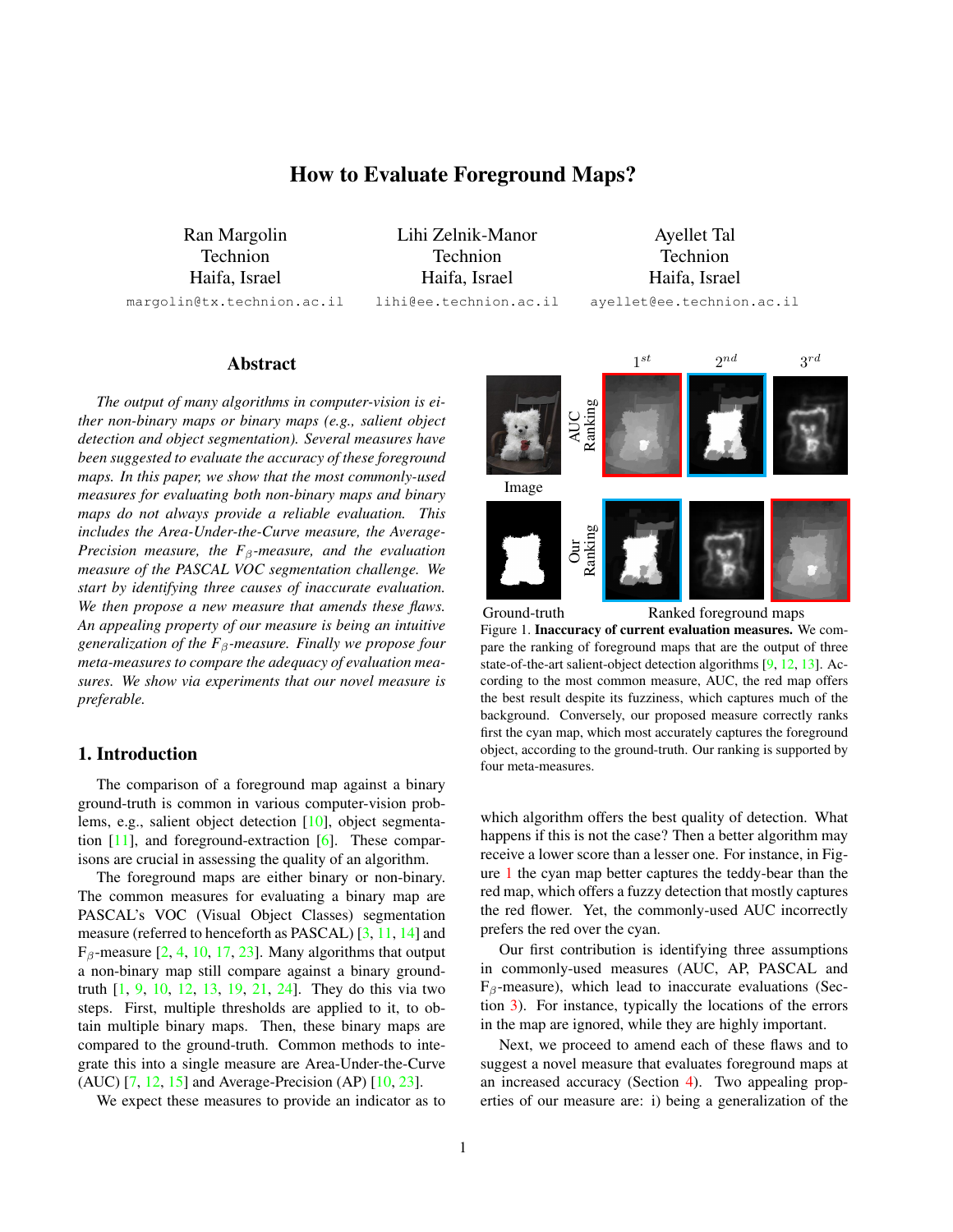<span id="page-1-2"></span> $F_\beta$ -measure, and, ii) providing a unified evaluation to both binary and non-binary maps.

Our third contribution is proposing four *meta-measures* to analyze the performance of evaluation measures (Section [5\)](#page-4-0). Much like a measure is used to evaluate an algorithm, a meta-measure is used to evaluate a measure [\[22\]](#page-7-18). For instance, one of our meta-measures verifies that the ranking of foreground maps by an evaluation measure agrees with the preferences of applications that use these foreground maps (e.g. image retrieval, object detection and segmentation). Using these meta-measures we compare the evaluation measures, and show that our measure outperforms all others.

## 2. Current Evaluation Measures

We discern between *binary* maps, which consist of values of either 0 or 1, and *non-binary* maps, which consist of values in the range  $[0, 1]$ . These values represent the proba-bility that a pixel belongs to the foreground [\[8\]](#page-7-19).

Evaluation of binary maps: All common measures for evaluating a binary map are based on a subset of the following four basic quantities: true-positive  $(TP)$ , true-negative  $(TN)$ , false-positive  $(FP)$  and false-negative  $(FN)$ . These quantities are used to assess different qualities of the binary map. The most common qualities are: *Hit-rate* & *Falsealarm*, and *Precision* & *Recall*:

$$
Hit-rate = Recall = \frac{TP}{TP + FN}
$$
 (1)

$$
\text{False alarm} = \frac{FP}{TN + FP} \tag{2}
$$

$$
Precision = \frac{TP}{TP + FP}.
$$
 (3)

These qualities are typically combined into a single score. One common score is the  $F_\beta$ -measure:

$$
F_{\beta}
$$
-measure =  $(1 + \beta^2) \frac{\text{Precision} \cdot \text{Recall}}{\beta^2 \cdot \text{Precision} + \text{Recall}}$   
=  $\frac{(1 + \beta^2)TP}{(1 + \beta^2)TP + \beta^2 FN + FP}$  (4)

where  $\beta$  is a parameter that controls the preference between complete-detection and over-detection (typically  $\beta = 1$ ). A second common score is the PASCAL measure:

$$
PASCAL = \frac{TP}{TP + FN + FP}.
$$
 (5)

Evaluation of non-binary maps: Non-binary maps are compared against a binary ground-truth as well. The two most common evaluation measures are AUC and AP. Both measures are computed by first thresholding the non-binary



<span id="page-1-1"></span>Figure 2. Interpolation flaw. Foreground map (a), which is identical to the ground-truth, is better than foreground map (b). (a1-a3), which are the only possible binary maps thresholded from (a), are used to generate the green curves. (b1-b5), which are the only possible binary maps thresholded from (b), are used to generate the blue curves. The curves of (a) and (b) are identical. Therefore, both AUC and AP cannot discern between (a) and (b), and rank them both as perfect.

map into multiple binary maps. In the case of the AUC, the binary maps are then compared against the ground-truth map using the Hit-rate & False-alarm measures. Each of the comparisons is marked on a Hit-rate & False-alarm graph. A curve is then interpolated between the marked points. The final AUC score is the area under the curve.

The AP score is computed in a similar fashion. A curve is interpolated from the Precision and Recall values of the binary maps. The interpolated precision value at each recall level, r, is computed as the maximum precision measured at higher recall levels [\[11\]](#page-7-1):  $p(r) = \max_{\tilde{r}: \tilde{r} > r} p(\tilde{r})$ . The AP score is computed by averaging the precision values at evenly spaced recall levels.

## <span id="page-1-0"></span>3. Limitations of Current Measures

While the current evaluation measures often perform well, they posses several limitations that hinder their performance. In what follows, we present three assumptions that are the cause for these limitations. We begin by discussing an assumption of AUC & AP (non-binary) and then present two additional assumptions that apply to all four measures (non-binary and binary).

Interpolation flaw: Both AUC and AP assume that the interpolated curve (between binary maps) is a valid tool for evaluating non-binary maps. Figure [2](#page-1-1) demonstrates why this assumption is inaccurate. (a) and (b) present two foreground maps to be evaluated. (a) is identical to the groundtruth, so it should be scored as much better than (b). Sur-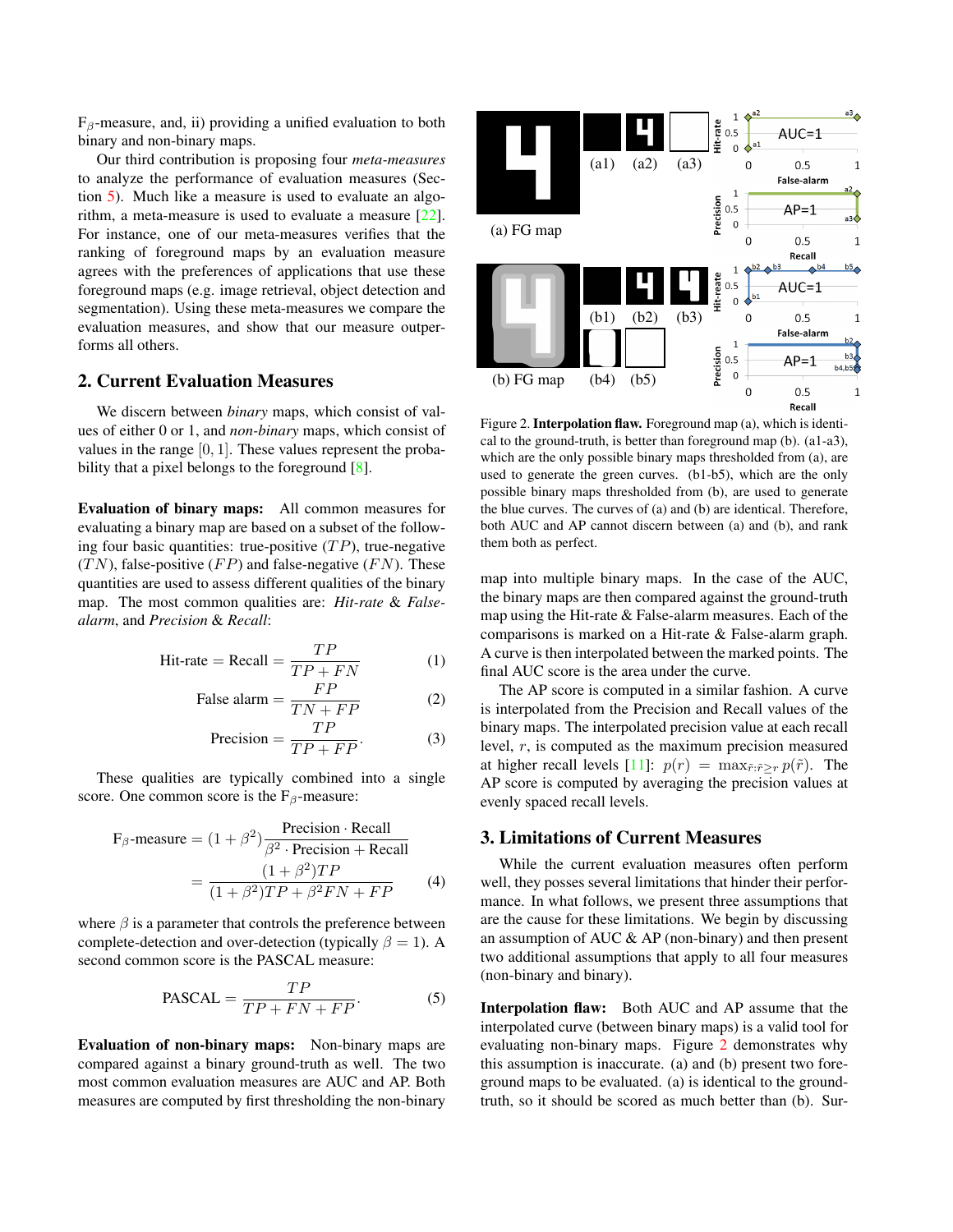<span id="page-2-3"></span>

<span id="page-2-0"></span>Figure 3. Interpolation flaw. These AUC curves are generated for the cyan and the red foreground maps. Since the score relies solely on the interpolated curve and not on the location of the points used to create it, it incorrectly ranks the red map as better.

prisingly, both maps obtain a perfect score by both AUC and AP.

To understand why this happens, note that for Figure  $2(a)$  $2(a)$ , there are only three possible unique binary maps that can be extracted (by setting thresholds) and plotted on the graph. Differently, for Figure  $2(b)$  $2(b)$ , there are five possible unique binary maps that can be extracted and plotted. In both cases, however, the resulting interpolated curves are identical. Since both AUC and AP rely solely on the interpolated curve, ignoring the distribution of points along the curves, they deem (b) as perfect as (a).

A more realistic example is presented in Figure [3,](#page-2-0) which presents the AUC curves of the cyan and the red maps of Figure [1.](#page-0-0) These maps are the results of state-of-the-art saliency detection algorithms [\[9,](#page-7-10) [13\]](#page-7-12). Intuitively, the cyan map is better than the red, since it is much less fuzzy. Furthermore, when using these maps as priors in three different applications (image retrieval, object detection and segmentation  $-$  Section  $\overline{5}$ ), the cyan map produced better results. However, both AUC and AP rank the red map as better. This is since they ignore the location of the points in the graph. Both are blind to the fact that many of the binary maps, obtained from the cyan map, have both high Hit-rate and low False-alarm (the region of good detection; see Figure [3\)](#page-2-0). It is important to note that the difference in point distribution along the curves between the cyan and red curves, would not change regardless of the chosen thresholding intervals.

The interpolation flaw applies solely to the measures of non-binary maps. We next describe two more flaws that apply to the evaluation of both binary and non-binary maps.

Dependency flaw: Current measures assume that the pixels are independent of each other. Figure [4](#page-2-1) demonstrates why this assumption may be wrong. Both Figures  $4(a)$  $4(a)$  and  $4(b)$  have identical  $TP, TN, FP$  and  $FN$  val-



<span id="page-2-1"></span>Ground-truth (a) FG map (b) FG map Figure 4. Dependency flaw. (a-b) are two binary maps with the same  $TP, TN, FP$  and  $FN$  values. Current measures consider each pixel as independent. Hence, they ignore the fact that the false-negatives in (b) are sparsely spread within true-positive detections, thus offering a good sampling of the foreground region.



<span id="page-2-2"></span>Figure 5. Dependency flaw. Based on three applications ("Apps" – Section [5\)](#page-4-0), the detection offered by the cyan map is superior to that of the red. However, both  $F_\beta$ -measure and PASCAL rank the red map as higher. By incorportaing pixel dependency, our measure correctly ranks the cyan map as higher.

ues. Hence, they get the exact same score by all current evaluation measures. However, the false-negatives in Figure  $4(a)$  $4(a)$  are concentrated, thus a whole piece of the foreground is not detected at all. Conversely, in Figure [4\(](#page-2-1)b) the false-negatives are sparsely scattered among the truepositives, hence, the entire object is sampled. For most applications, the maps in Figures  $4(a)$  $4(a)$  and  $4(b)$  are not of the same quality and should not receive the same score.

Figure [5](#page-2-2) illustrates another case of the dependency flaw, this time on a real-world example. The cyan map contains false-negatives that are mostly in regions of true-positive detections, thus offering a good sampling of the foreground region. Conversely, while the red map has more truepositive detections, it also has numerous false-positive detections. When using these maps as priors in three different applications ("Apps" – Section  $5$ ) the cyan map produced the best results. Yet, both PASCAL and the  $F_\beta$ -measure rank the red map higher than the cyan map.

Equal-importance flaw: The last assumption made by all the current measures is that all erroneous detections have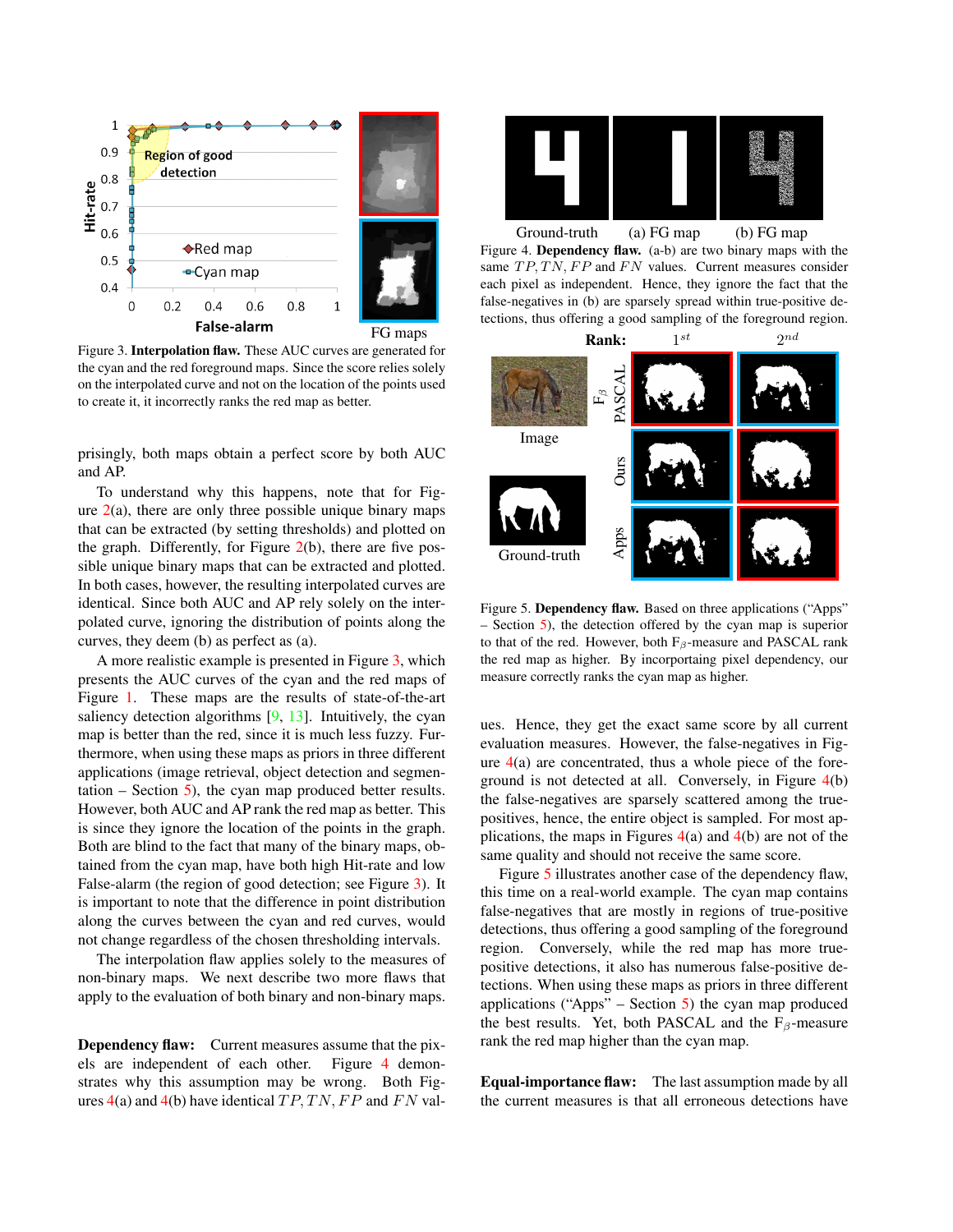

<span id="page-3-1"></span>Figure 6. Equal-importance. (a-b) are two binary maps with the same number of false-positives. Current measures consider all the false-positives as equally important, deeming the errors in (b), which are near the foreground boundary, as equally harmful as the errors in (a). However, (b) is less damaging for many applications.



<span id="page-3-2"></span>Figure 7. Equal-importance flaw. According to three applica-tions ("Apps" – Section [5\)](#page-4-0), the cyan map is the best, followed by the red and yellow maps. Due to the equal-importance assumption, both the  $F_\beta$ -measure and PASCAL result in different rankings.

equal importance. Figure [6](#page-3-1) demonstrates why this may not be the case. Both foreground maps in Figures  $6(a)$  $6(a)$  and  $6(b)$ have identical  $TP, TN, FP$  and  $FN$  values, and hence are scored as equal by all current evaluation measures. However, the false-positive detections in Figure [6\(](#page-3-1)b) are located near the foreground boundary and hence are often less damaging for many applications.

This behavior is further presented on a real-world example in Figure [7.](#page-3-2) When using the cyan, red, and yellow maps as priors in three different applications ("Apps" – Section [5\)](#page-4-0), the cyan map was ranked as best, the red map second, and the yellow map last. This is since the cyan map is the most accurate with the least number of false-positives. The red and the yellow maps have a similar number of falsepositive detections, but the false-positive detections in the red map are near the foreground. This is ignored by the  $F_\beta$ -measure, which scores the yellow map as better than the red.

The PASCAL measure aims to resolve this by using a 5 pixel wide *don't care* band around the foreground. It thus correctly ranks the red higher than the yellow. However, due to the *don't care* band it also erroneously ranks the red higher than the cyan.

## <span id="page-3-0"></span>4. Our Solution

In this section we present a novel measure to evaluate both non-binary and binary maps. By amending the three assumptions presented in Section [3,](#page-1-0) our measure provides better evaluation than previous measures (Section [5\)](#page-4-0).

#### 4.1. Resolving the Interpolation Flaw

The source of the interpolation flaw is the thresholding of the non-binary maps. We propose a simple solution that avoids this stage by evaluating the non-binary map directly. The key idea is to extend the four basic quantities:  $TP, TN, FP$  and  $FN$ , to deal with non-binary values. These quantities will later be the basis of our measure.

Let  $G_{1\times N}$  denote the column-stack representation of the binary ground-truth, where  $N$  is the number of pixels in the image. Let  $D_{1\times N}$  denote the non-binary map to be evaluated against the ground-truth.

Previously, the four basic quantities were defined solely for the case of a binary map. Each pixel  $i$  of the map  $D$ was classified as either correct  $(D(i) = G(i))$  or incorrect  $(D(i) \neq G(i))$ . To extend these definitions to the case of non-binary maps, we allow for pixels to be partially correct. Therefore, instead of summing the number of pixels that are correct or incorrect, we sum the partial correctness or incorrectness. Our four basic quantities are defined as follows:

<span id="page-3-3"></span>
$$
TP' = D \cdot G
$$
  
\n
$$
TN' = (1 - D) \cdot (1 - G)
$$
  
\n
$$
FP' = D \cdot (1 - G)
$$
  
\n
$$
FN' = (1 - D) \cdot G.
$$
 (6)

By basing our measure on these quantities, we do not need to threshold the non-binary map into multiple binary maps, thus avoiding the interpolation flaw. Note that when  $D$  is binary, these definitions are identical to the conventional ones.

## 4.2. Resolving the Dependency Flaw & the Equal-Importance Flaw

Recall that the remaining assumptions deal with detection errors. The first deals with the dependency between false-negatives, and the latter deals with the location of the false-positives. Our key idea is to attribute different importance to different errors.

We start by reformulating the basic quantities in terms of errors. Equation [\(6\)](#page-3-3) is rewritten as functions of the errors in detection. Let  $E_{1\times N}$  denote the absolute error of detection:

$$
E = |G - D|.\t\t(7)
$$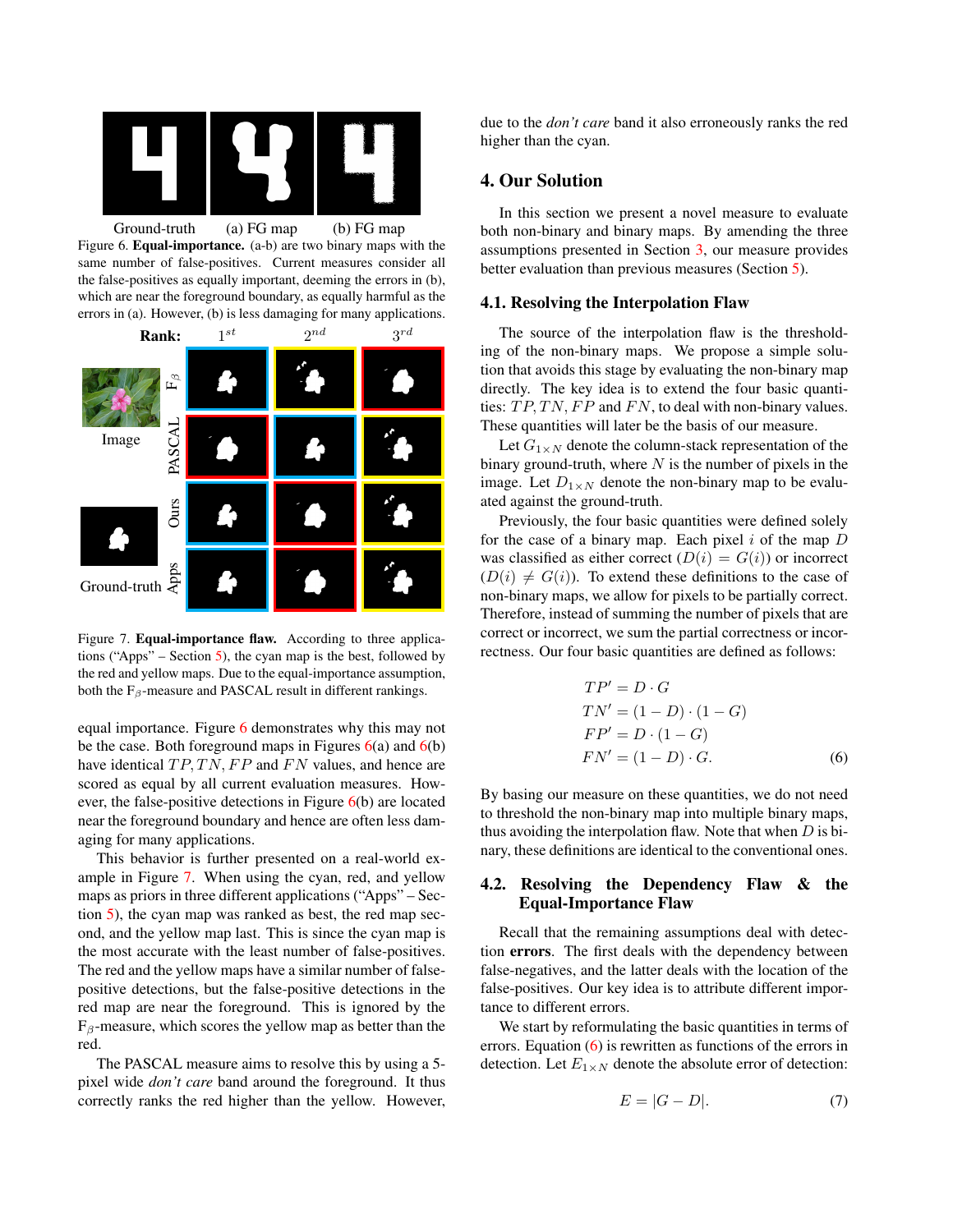<span id="page-4-2"></span>Recalling that  $G$  is binary, we can rewrite the quantities of Equation  $(6)$  as follows:

$$
TP' = (1 - E) \cdot G
$$
  
\n
$$
TN' = (1 - E) \cdot (1 - G)
$$
  
\n
$$
FP' = E \cdot (1 - G)
$$
  
\n
$$
FN' = E \cdot G.
$$
 (8)

By writing the quantities in this form, one can see that indeed all errors are of equal importance, regardless of any dependency or location constraints.

We suggest applying a weighting function to the errors, such as to take into consideration both the dependency between pixels and the location of the errors. Our weight function consists of two components, a matrix,  $\mathbb{A}_{N\times N}$ , which captures the dependency between pixels and a vector  $\mathbb{B}_{N\times 1}$ , which represents the varying importance of the pixels. We incorporate this by weighting the error map:

$$
E^w = \min(E, E\mathbb{A}) \cdot \mathbb{B},\tag{9}
$$

where min is a per-element minimum function. By multiplying the error map,  $E$ , by the matrix  $\mathbb A$  and then taking the minimum between the two, we never increase the error, only reduce it. B then re-weights the result according to the pixels' location. The basic quantities are now redefined as:

$$
TPw = (1 - Ew) \cdot G
$$
  
\n
$$
TNw = (1 - Ew) \cdot (1 - G)
$$
  
\n
$$
FPw = Ew \cdot (1 - G)
$$
  
\n
$$
FNw = Ew \cdot G,
$$
 (10)

Note that when independency and equal-importance are assumed (i.e.  $\mathbb{A} = I$  and  $\mathbb{B} = 1$ ), these definitions are identical to the conventional ones.

In what follows we elaborate on the dependency matrix  $A$  and the importance vector  $B$  that were found to work well.

**Incorporating pixel dependency – A.** The matrix  $\mathbb{A}$ should capture the dependency between foreground pixels. We wish for the dependency between pixels to be based on their relative Euclidean distance. The smaller the distance, the greater the impact should be. We realize this via a Gaussian weight as follows:

$$
\mathbb{A}(i,j) = \begin{cases}\n\frac{1}{\sqrt{2\pi\sigma^2}} e^{-\frac{d(i,j)^2}{2\sigma^2}} & \forall i, j \quad G(i) = 1, G(j) = 1 \\
1 & \forall i, j \quad G(i) = 0, i = j \\
0 & otherwise\n\end{cases}
$$
\n(11)

where  $d(i, j)$  is the Euclidean distance between pixel i and pixel j.  $\sigma^2$  controls the influence of pixels that are farther away. The larger  $\sigma^2$  is, the greater the influence of distant pixels. To mostly rely on the close neighborhood of a pixel, we used  $\sigma^2 = 5$  as the default value for all our results.

**Incorporating pixels of varying importance –**  $\mathbb{B}$ **.** The vector B should assign importance weights to false detections according to their distance from the foreground. Thus, we define  $\mathbb B$  as:

$$
\mathbb{B}(i) = \begin{cases} 1 & \forall i, G(i) = 1 \\ 2 - e^{\alpha \cdot \Delta(i)} & otherwise \end{cases}
$$
(12)

where  $\Delta(i) = \min_{G(j)=1} d(i, j)$ . The constant  $\alpha$  determines the decay rate. A value of  $\alpha = \frac{\ln(0.5)}{5}$  was found to perform well. This results in a minimal weight of ∼1 given to falsepositives  $(FP)$  that are adjacent to the foreground, and a weight of  $\sim$ 1.5 given to FP that are located at a distance of 5 pixels. Note that the exponent was shifted to generate values in the range [1,2), for numerical convenience.

# 4.3. The New Measure –  $\mathbf{F}^w_\beta$ -measure

Having dealt with all three flaws, we proceed to construct our evaluation measure. We follow the methodology of the  $F_\beta$ -measure, replacing the four quantities with our weighted quantities of Equation [\(10\)](#page-4-1). We define *weighted Precision*, which is a measure of exactness, and *weighted Recall*, which is a measure of completeness:

$$
\text{Precision}^w = \frac{TP^w}{TP^w + FP^w} \quad \text{Recall}^w = \frac{TP^w}{TP^w + FN^w}.
$$
\n(13)

Finally, we define the *weighted*  $F^w_\beta$ -measure as:

$$
F_{\beta}^{w} = (1 + \beta^{2}) \frac{\text{Precision}^{w} \cdot \text{Recall}^{w}}{\beta^{2} \cdot \text{Precision}^{w} + \text{Recall}^{w}}.
$$
 (14)

<span id="page-4-1"></span>Here, similarly to the  $F_\beta$ -measure,  $\beta$  signifies the effectiveness of detection with respect to a user who attaches  $\beta$  times as much importance to  $Recall<sup>w</sup>$  as to Precision<sup>w</sup>.

### <span id="page-4-0"></span>5. Experimental Validation

One of the most difficult tasks in devising an evaluation measure, is proving its quality. Inspired by  $[22]$ , we adopt the *meta-measure* (a measure that evaluates measures) methodology. Each meta-measure is based on an expected property of an evaluation measure, which it verifies. We employ four meta-measures, based on the following properties:

- 1. The ranking of an evaluation measure should agree with the preferences of an application that uses the map as input.
- 2. A measure should prefer a good result by an algorithm that considers the content of the image, over an arbitrary map [\[22\]](#page-7-18).
- 3. The score of a map should decrease when using a wrong ground-truth map [\[22\]](#page-7-18).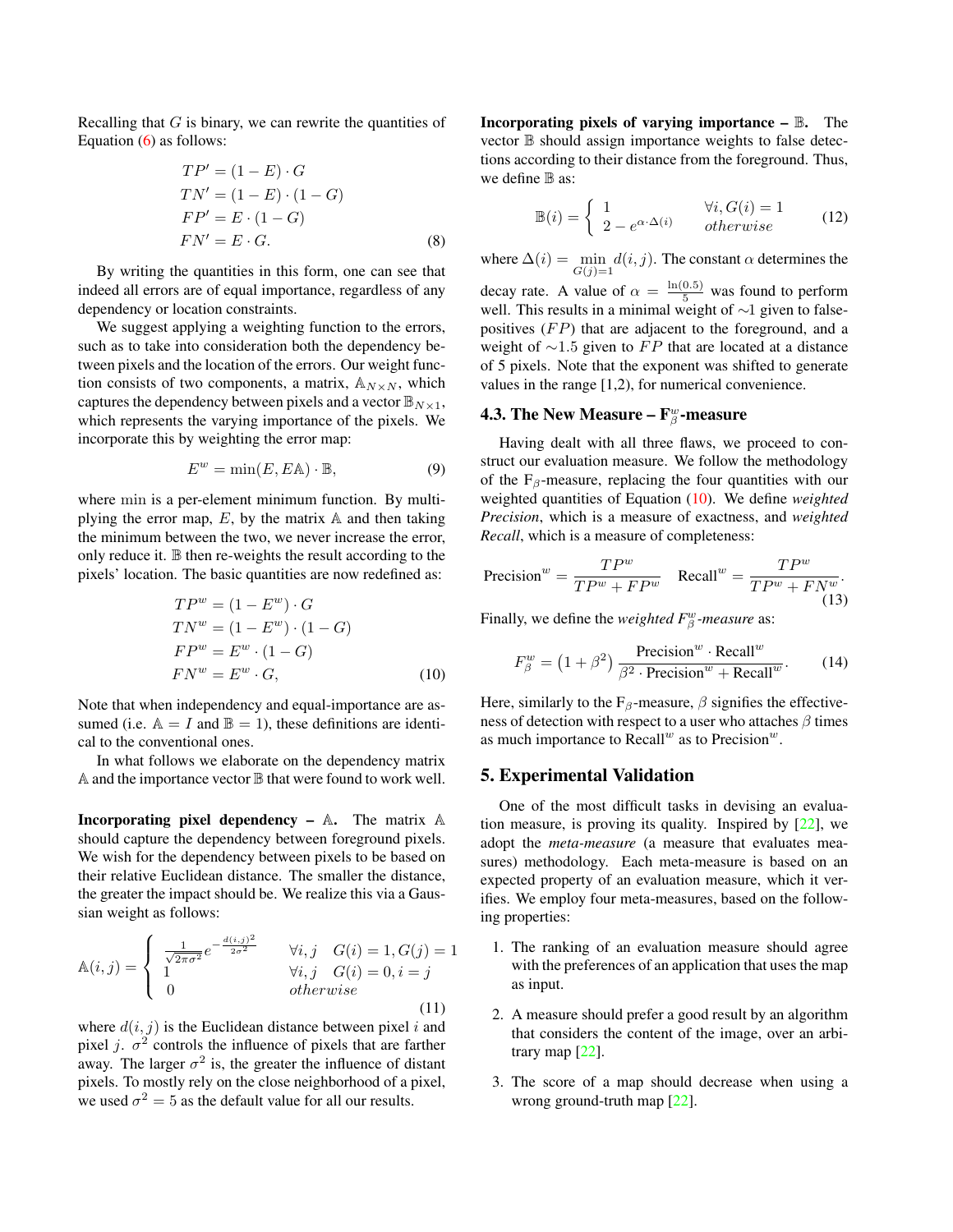<span id="page-5-2"></span>

<span id="page-5-0"></span>**Foreground Maps** 

Figure 8. Application Ranking: To rank foreground maps according to an application, we compare the output achieved when using the ground-truth, to the output when using the foreground map. The closer the foreground is to the ground-truth, the closer its application output should be to the ground-truth output.



<span id="page-5-1"></span>Figure 9. Meta-measure 1 – results: The ranking correlation of an evaluation measure to that given by the image retrieval application. The results presented are  $1 - \rho$  ( $\rho$  denoting Spearman's Rho measure). The lower the score, the better an evaluation measure is at predicting the preference of the application. Our measure offers improvement over the other measures.

4. The ranking of an evaluation measure should not be sensitive to inaccuracies in the manually marked boundaries in the ground-truth maps.

All of our meta-measures were examined on the ASD dataset [\[1\]](#page-7-9), which consists of 1000 natural images with binary ground-truth maps (similar results were found on the SOD dataset [\[20\]](#page-7-20)). Binary and non-binary foreground maps were generated for each image using five state-of-the-art algorithms for salient object detection [\[9,](#page-7-10) [10,](#page-7-0) [12,](#page-7-11) [13,](#page-7-12) [19\]](#page-7-13) (binary maps are obtained by thresholding the non-binary maps).

#### 5.1. Meta-Measure 1: Application Ranking

Our first meta-measure examines the ranking correlation of the evaluation measure to that of an application that uses foreground maps. We assume that the ground-truth map is the optimal prior for the application (upper path in Figure [8\)](#page-5-0). Then, given a foreground map, we compare the application's output (lower path in Figure [8\)](#page-5-0) to that of the ground-truth output. The more similar a foreground map is to the ground-truth map, the closer its application's output should be to the ground-truth output. The ranking of the foreground maps is determined by the similarity of their output to that obtained when using the ground-truth. Finally, the first meta-measure compares the ranking by each evaluation measure: AP, AUC, PASCAL,  $F_\beta$ -measure and ours, to the ranking by the application.

We examined three applications: image retrieval, object detection and segmentation. Similar results were found in all three applications. For lack of space, Appendix [A](#page-7-21) discusses the realization of only one application: contextbased image retrieval. The realization of the other application was performed similarly.

We performed this experiment using the results of five state-of-the-art algorithms  $[9, 10, 12, 13, 19]$  $[9, 10, 12, 13, 19]$  $[9, 10, 12, 13, 19]$  $[9, 10, 12, 13, 19]$  $[9, 10, 12, 13, 19]$  $[9, 10, 12, 13, 19]$  $[9, 10, 12, 13, 19]$  $[9, 10, 12, 13, 19]$  $[9, 10, 12, 13, 19]$ . The results on the 1000 images of the ASD dataset [\[1\]](#page-7-9) are shown in Figure [9.](#page-5-1) 1−Spearman's Rho measure [\[5\]](#page-7-22) was used to assess the ranking accuracy of the measures. A score of 0 is given to evaluation measures that ranked the detection algorithms identically to that of the application. A score of 2 is given to measures that ranked the foreground maps in a complete reversed order. In the case of non-binary maps, we can see a great improvement over the previously used AUC and AP measures. Some improvement is also achieved for binary maps, when compared to PASCAL and  $F_\beta$ -measure. Figures [5](#page-2-2) and [7](#page-3-2) illustrate several examples of how our measure better predicts the preference of these applications.

#### 5.2. Meta-Measure 2: State-of-the-art vs. Generic

The property on which we base our second metameasure is that an evaluation measure should prefer a result obtained by a state-of-the-art method over a map created without taking into account the content of the image. We use a centered Gaussian and centered circle as generic maps that do not consider the content of the image.

Two examples are provided in Figure [10,](#page-6-0) one non-binary and the other binary. We expect the evaluation measure to score the result obtained by the state-of-the-art algorithm in Figure  $10(c)$  $10(c)$  higher than the generic Gaussian or circle maps in Figure  $10(d)$  $10(d)$ . Yet, currently used measures prefer the generic results. Conversely, our measure correctly ranks the state-of-the-art result higher.

We examined the number of times a generic map scored higher than the mean score obtained by the five state-of-theart algorithms [\[9,](#page-7-10) [10,](#page-7-0) [12,](#page-7-11) [13,](#page-7-12) [19\]](#page-7-13). (The mean score provides robustness to cases in which a specific algorithm produces a poor result.) Figure [11](#page-6-1) summarizes the results: the lower the score, the better the measure is. Our measure outperforms the current methods of both non-binary and binary measures. This is thanks to our consideration of the neighborhoods of detections and their location.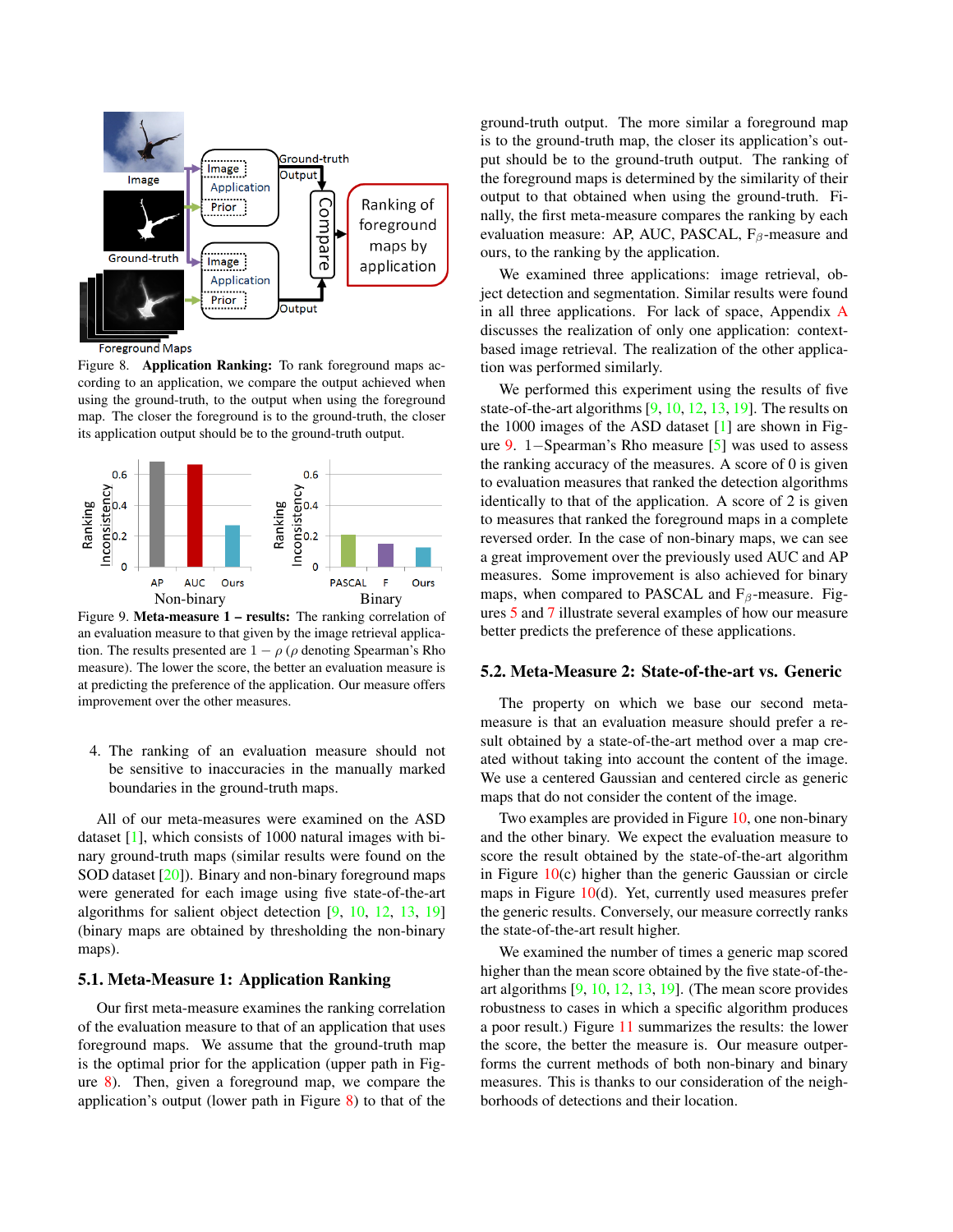<span id="page-6-4"></span>

<span id="page-6-0"></span>(a) Image (b) Ground-truth (c) Algorithm (d) Generic Figure 10. Meta-measure 2: A measure should prefer the result of a state-of-the-art algorithm (c), over a result obtained without taking into account the content of the image (d). Surprisingly, all of the current measures prefer the generic result. Only our measure correctly ranked (c) higher than (d).



<span id="page-6-1"></span>Figure 11. Meta-measure 2 – results: The percent of times (tested on 1000 images) that an evaluation measure scored a generic map (centered gaussian or circle) higher than the results of the state-ofthe-art algorithms. The lower the score, the better. Our measure outperforms the other measures.

### 5.3. Meta-Measure 3: Ground-truth Switch

The third meta-measure assumes that a good result should not get a higher score when switching to a wrong ground-truth. A foreground map is considered as "good" when it scores at least 0.5 out of 1 (when compared to the original ground-truth map).

In Figure [12](#page-6-2) we expect that evaluating the foreground map in (b) against the ground-truth in (c) would produce a higher score than when switching the ground-truth to (d). However, both AUC and AP score otherwise.

Quantitative results of the rate of incorrectly increasing a detection's score when using a wrong ground-truth map are reported in Figure [13.](#page-6-3) For each of the 1000 images, 100 random ground-truth switches were performed. The lower the score, the better a measure can correctly match between a good foreground map and its true ground-truth map. Since our method directly evaluates the non-binary maps, it outperforms both the AUC and AP measures.

In the case of binary maps, we found that all three methods performed well with respect to this meta-measure ( $F_\beta$ measure with 0.02%, and Pascal & ours with  $\sim$  0%).



<span id="page-6-2"></span>(a) Image (b) FG map (c) Ground-truth (d) Switched GT Figure 12. Meta-measure 3: The score of a foreground map should decrease when using a wrong ground-truth map. Yet, both AUC and AP gave the map in (b) a higher score when using (d) instead of (c) as the reference ground-truth map. Using our measure, the score of (b) appropriately decreased when switching to (d).



<span id="page-6-3"></span>Figure 13. Meta-measure 3 – results: The percent of times (tested on 1000 images) that a measure increased a foreground map's score when an incorrect ground-truth map was used. The lower the score, the better. Our measure outperforms both AUC and AP.

#### 5.4. Meta-measure 4: Annotation errors

Our fourth meta-measure is inspired by the PASCAL VOC Challenge [\[11\]](#page-7-1), which uses a *don't care* band around the borders of the manually annotated data, to decrease the effect of slight annotation inaccuracies. We assert that the rankings of given foreground maps should not change much with small inaccuracies in the ground-truth maps.

To realize this meta-measure, we generate a slightly modified ground-truth map by applying morphological operations. Figure [14](#page-7-23) illustrates an example. While the two ground-truth maps in (b)  $\&$  (c) are almost identical, both the AUC & AP switched the ranking between the two foreground maps when using (b) or (c). Conversely, our measure consistently ranked the map in (d) higher than (e).

To offer a quantitative assessment of the change in ranking we used 1−Spearman's Rho measure to examine the ranking correlation before and after the annotation errors were introduced. The lower the score, the more robust an evaluation measure is to annotation errors. The results are shown in Figure [15.](#page-7-24) Our measure outperforms both the AP and the AUC. It also offers a slight improvement over the  $F_\beta$ -measure and PASCAL, which score 0.023 and 0.025 respectively, compared to 0.022 scored by our measure.

## 6. Conclusion

In this paper, we analyzed the currently-used evaluation measures that compare a foreground map against a binary ground-truth. We showed that they suffer from three flawed assumptions: interpolation, dependency and equal-